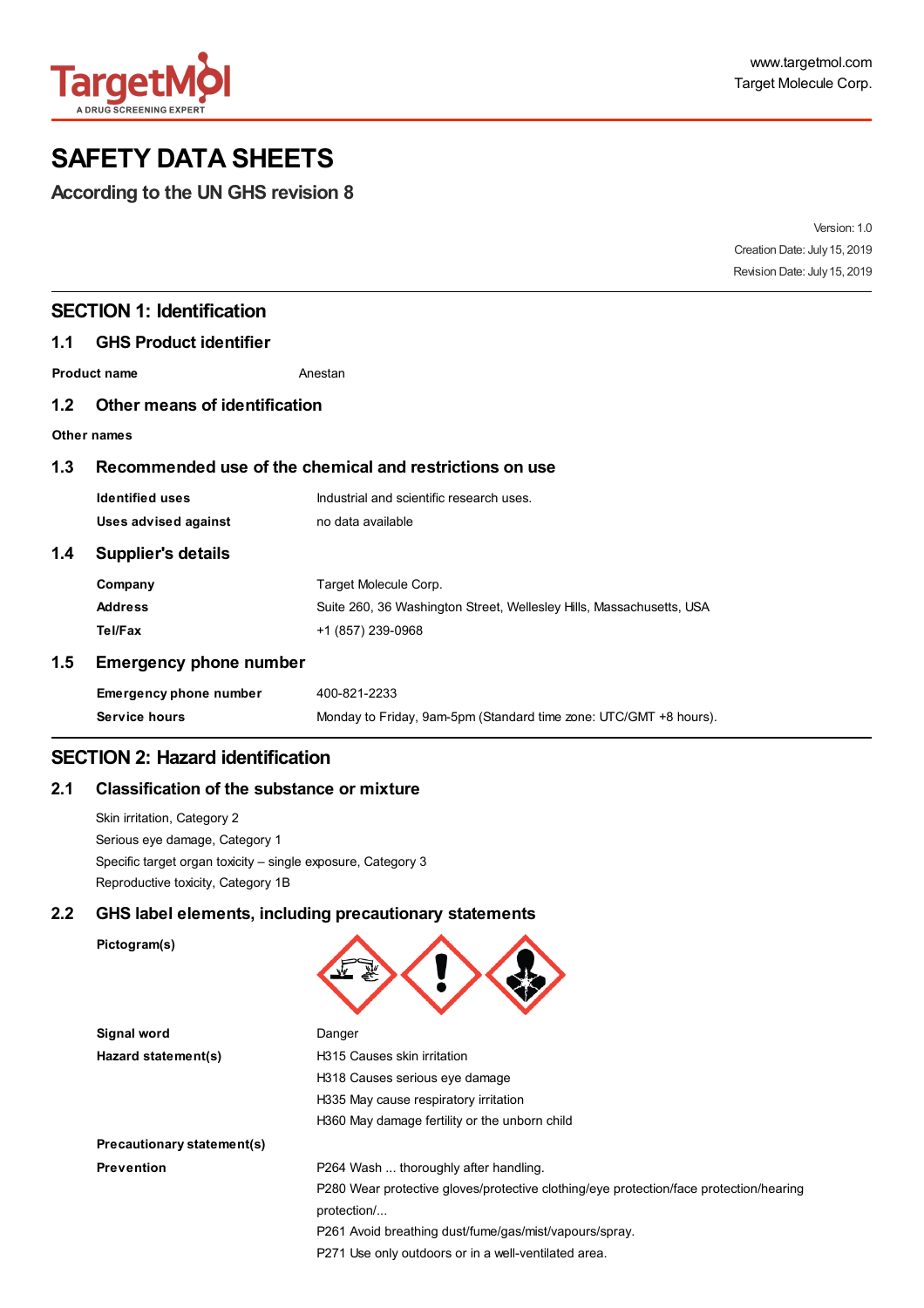|                 | P203 Obtain, read and follow all safety instructions before use.                        |
|-----------------|-----------------------------------------------------------------------------------------|
| <b>Response</b> | P302+P352 IF ON SKIN: Wash with plenty of water                                         |
|                 | P321 Specific treatment (see  on this label).                                           |
|                 | P332+P317 If skin irritation occurs: Get medical help.                                  |
|                 | P362+P364 Take off contaminated clothing and wash it before reuse.                      |
|                 | P305+P354+P338 IF IN EYES: Immediately rinse with water for several minutes. Remove     |
|                 | contact lenses, if present and easy to do. Continue rinsing.                            |
|                 | P317 Get medical help.                                                                  |
|                 | P304+P340 IF INHALED: Remove person to fresh air and keep comfortable for breathing.    |
|                 | P319 Get medical help if you feel unwell.                                               |
|                 | P318 IF exposed or concerned, get medical advice.                                       |
| <b>Storage</b>  | P403+P233 Store in a well-ventilated place. Keep container tightly closed.              |
|                 | P405 Store locked up.                                                                   |
| <b>Disposal</b> | P501 Dispose of contents/container to an appropriate treatment and disposal facility in |
|                 | accordance with applicable laws and regulations, and product characteristics at time of |
|                 | disposal.                                                                               |
|                 |                                                                                         |

#### **2.3 Other hazards which do not result in classification**

no data available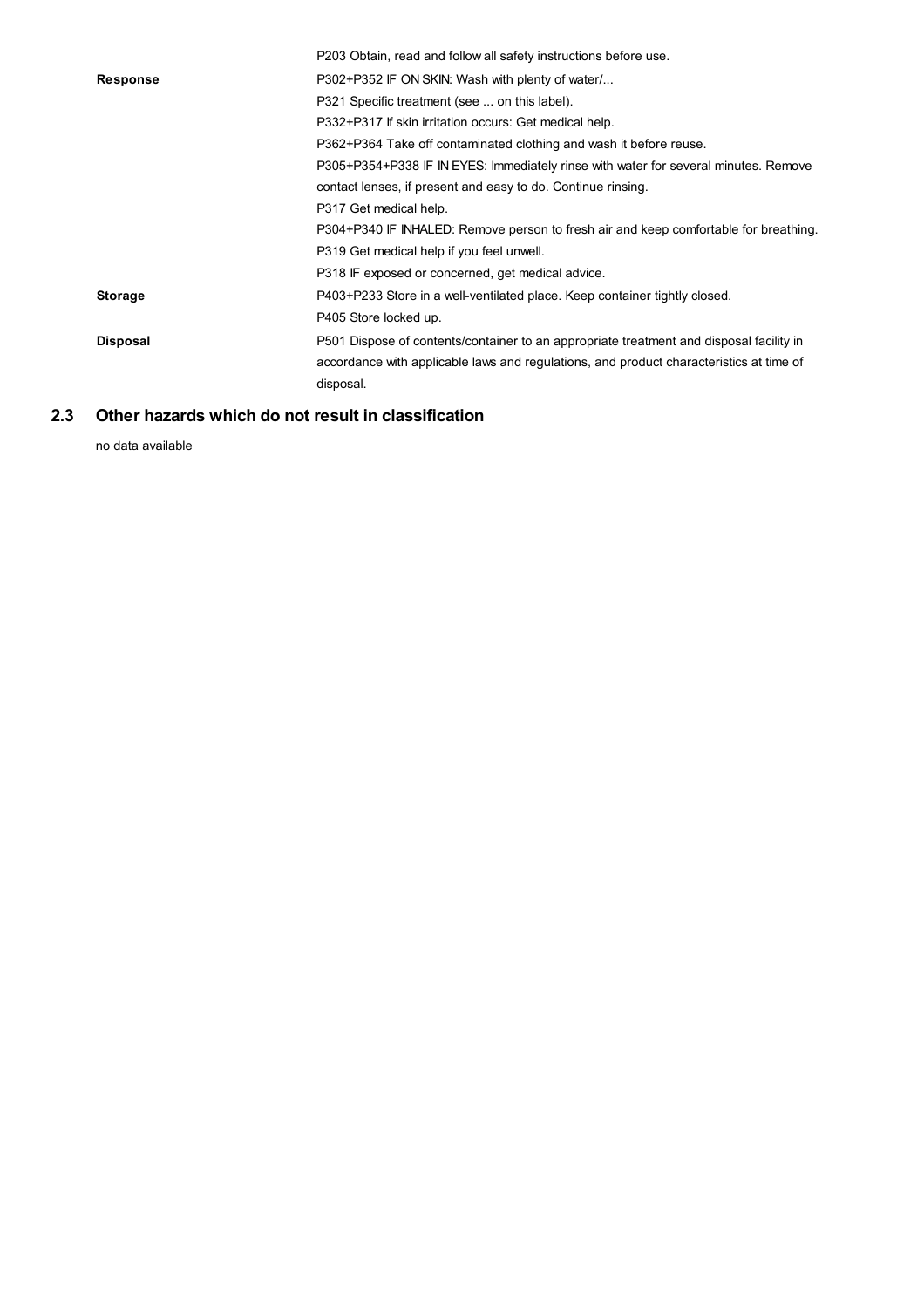# **SECTION 3: Composition/information on ingredients**

#### **3.1 Substances**

| <b>Chemical name</b> | Common names and synonyms | <b>CAS number</b> | <b>EC</b> number | Concentration |
|----------------------|---------------------------|-------------------|------------------|---------------|
| Halothane            | Halothane                 | 151-67-7          | 205-796-5        | 100%          |

# **SECTION 4: First-aid measures**

#### **4.1 Description of necessary first-aid measures**

#### **If inhaled**

Fresh air, rest. Refer for medical attention.

#### **Following skin contact**

Remove contaminated clothes. Rinse skin with plenty of water or shower.

#### **Following eye contact**

First rinse with plenty of water for several minutes (remove contact lenses if easily possible), then refer for medical attention.

#### **Following ingestion**

Rinse mouth. Do NOT induce vomiting. Refer for medical attention .

#### **4.2 Most important symptoms/effects, acute and delayed**

Exposure Routes: inhalation, skin absorption, ingestion, skin and/or eye contact Symptoms: Irritation eyes, skin, respiratory system; confusion, drowsiness, dizziness, nausea, analgesia, anesthesia; cardiac arrhythmias; liver, kidney damage; decreased audio-visual performance Target Organs: Eyes, skin, respiratory system, cardiovascular system, central nervous system, liver, kidneys, reproductive system (NIOSH, 2016)

#### **4.3 Indication of immediate medical attention and special treatment needed, if necessary**

Basic treatment: Establish a patent airway. Suction if necessary. Watch for signs of respiratory insufficiency and assist ventilations as needed. Administer oxygen by nonrebreather mask at 10 to 15 L/min. Minimize physical activity and provide a quiet atmosphere. Monitor for pulmonary edema and treat if necessary . Anticipate seizures and treat if necessary . For eye contamination, flush eyes immediately with water. Irrigate each eye continuously with normal saline during transport . Do not use emetics. Rinse mouth and administer 5 ml/kg up to 200 ml of water for dilution if the patient can swallow, has a strong gag reflex, and does not drool. Administer activated charcoal . Treat frostbite with rapid rewarming techniques . Chlorinated fluorocarbons (CFCs) and related compounds

# **SECTION 5: Fire-fighting measures**

#### **5.1 Suitable extinguishing media**

Not combustible. Gives off irritating or toxic fumes (or gases) in a fire.

#### **5.2 Specific hazards arising from the chemical**

Literature sources indicate that this chemical is nonflammable. (NTP, 1992)

#### **5.3 Special protective actions for fire-fighters**

In case of fire in the surroundings, use appropriate extinguishing media. In case of fire: keep drums, etc., cool by spraying with water.

# **SECTION 6: Accidental release measures**

#### **6.1 Personal precautions, protective equipment and emergency procedures**

Personal protection: self-contained breathing apparatus. Ventilation. Collect leaking and spilled liquid in sealable containers as far as possible. Absorb remaining liquid in sand or inert absorbent. Then store and dispose of according to local regulations.

#### **6.2 Environmental precautions**

Personal protection: self-contained breathing apparatus. Ventilation. Collect leaking and spilled liquid in sealable containers as far as possible. Absorb remaining liquid in sand or inert absorbent. Then store and dispose of according to local regulations.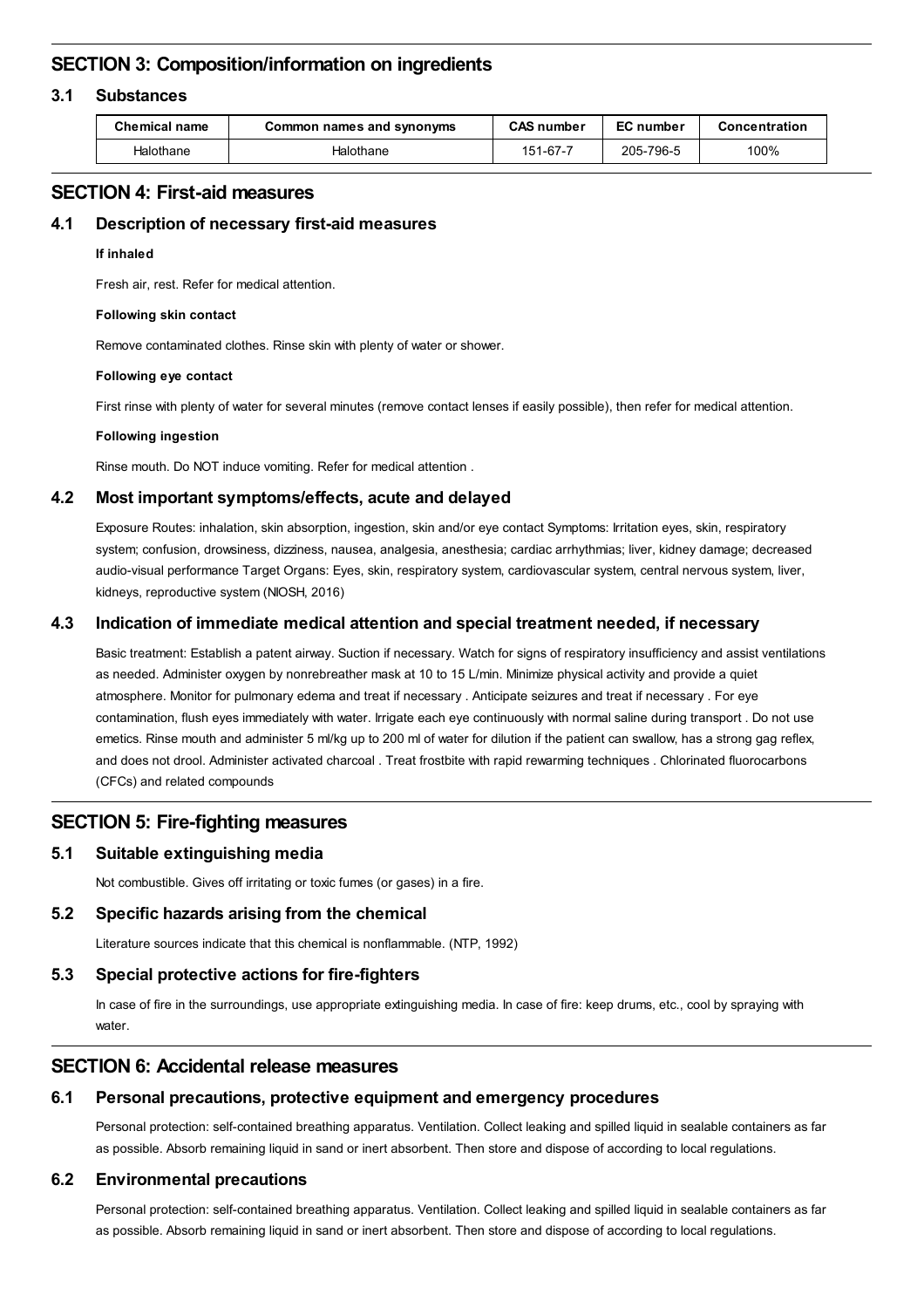#### **6.3 Methods and materials for containment and cleaning up**

Ventilation. Collect leaking liquid in sealable containers. Absorb remaining liquid in sand or inert absorbent and remove to safe place. (Extra personal protection: self-contained breathing apparatus).

# **SECTION 7: Handling and storage**

#### **7.1 Precautions for safe handling**

Handling in a well ventilated place. Wear suitable protective clothing. Avoid contact with skin and eyes. Avoid formation of dust and aerosols. Use non-sparking tools. Prevent fire caused by electrostatic discharge steam.

#### **7.2 Conditions for safe storage, including any incompatibilities**

Keep in the dark. Ventilation along the floor.Store below 40 deg C (104 deg F), preferably between 15 and 30 deg C (59 and 86 deg F), unless otherwise specified by manufacturer. Store in a tight, light resistant container. Recommended storage temperature: Store at -20°C

# **SECTION 8: Exposure controls/personal protection**

#### **8.1 Control parameters**

### **Occupational Exposure limit values**

TLV: 50 ppm as TWA; A4 (not classifiable as a human carcinogen).MAK: 41 mg/m3, 5 ppm; peak limitation category: II(8); pregnancy risk group: B

#### **Biological limit values**

no data available

#### **8.2 Appropriate engineering controls**

Ensure adequate ventilation. Handle in accordance with good industrial hygiene and safety practice. Set up emergency exits and the risk-elimination area.

#### **8.3 Individual protection measures, such as personal protective equipment (PPE)**

### **Eye/face protection**

Wear safety goggles or eye protection in combination with breathing protection.

#### **Skin protection**

Protective gloves.

### **Respiratory protection**

Use ventilation, local exhaust or breathing protection.

#### **Thermal hazards**

no data available

# **SECTION 9: Physical and chemical properties and safety characteristics**

| <b>Physical state</b>                       | PHYSICAL DESCRIPTION: Clear colorless highly volatile liguid with a sweet chloroform-like<br>odor . Density 1.875 g / cm3. Boiling point 122.4°F (50.2°C). Noncombustible. |  |  |
|---------------------------------------------|----------------------------------------------------------------------------------------------------------------------------------------------------------------------------|--|--|
| <b>Colour</b>                               | Colorless, volatile liquid                                                                                                                                                 |  |  |
| <b>Odour</b>                                | Characteristic, sweetish, not unpleasant odor                                                                                                                              |  |  |
| Melting point/freezing point                | $-180^{\circ}$ F (NIOSH, 2016)                                                                                                                                             |  |  |
| Boiling point or initial boiling point 49°C |                                                                                                                                                                            |  |  |
| and boiling range                           |                                                                                                                                                                            |  |  |
| Flammability                                | Noncombustible Liquid                                                                                                                                                      |  |  |
| Lower and upper explosion                   | no data available                                                                                                                                                          |  |  |
| limit/flammability limit                    |                                                                                                                                                                            |  |  |
| Flash point                                 | $49-50$ °C                                                                                                                                                                 |  |  |
| Auto-ignition temperature                   | no data available                                                                                                                                                          |  |  |
| Decomposition temperature                   | no data available                                                                                                                                                          |  |  |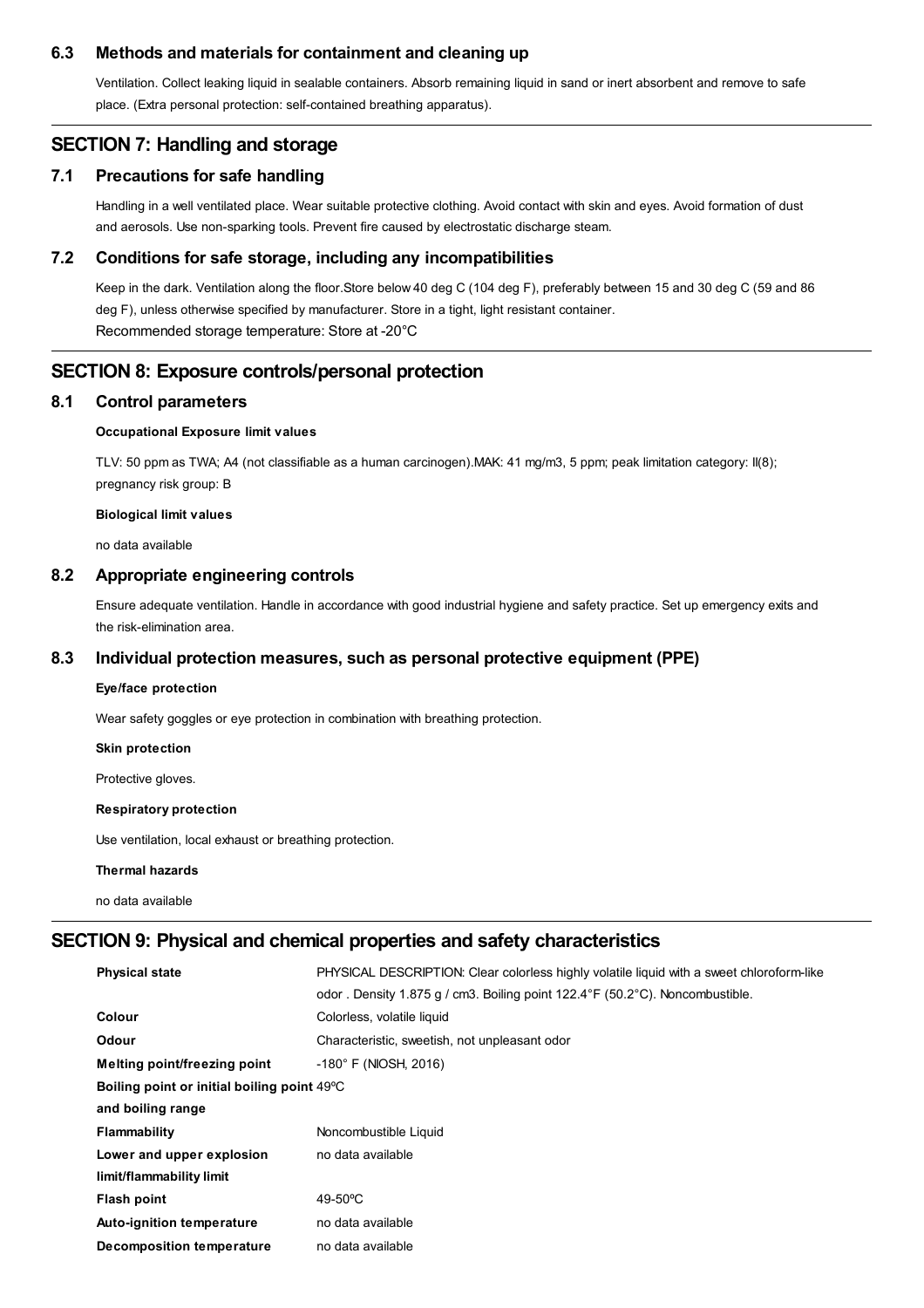| рH                              | no data available                              |
|---------------------------------|------------------------------------------------|
| <b>Kinematic viscosity</b>      | no data available                              |
| Solubility                      | 0.1 to 1.0 mg/mL at $64^{\circ}$ F (NTP, 1992) |
| <b>Partition coefficient n-</b> | 2.3                                            |
| octanol/water                   |                                                |
| Vapour pressure                 | 4.5 psi ( $20 °C$ )                            |
| Density and/or relative density | 1.87                                           |
| Relative vapour density         | 6.8 (calculated) (NTP, 1992) (Relative to Air) |
| <b>Particle characteristics</b> | no data available                              |
|                                 |                                                |

# **SECTION 10: Stability and reactivity**

# **10.1 Reactivity**

Decomposes on heating. This produces toxic and corrosive fumes including hydrogen bromide, hydrogen chloride and hydrogen fluoride. Decomposes under the influence of light.

# **10.2 Chemical stability**

Sensitive to light, may be stabilized with 0.01% thymol.

# **10.3 Possibility of hazardous reactions**

Non-flammableThe vapour is heavier than air.HALOTHANE is sensitive to exposure to light. Incompatible with oxidizing materials. Tarnishes or corrodes most metals, with the exception of chromium, nickel and titanium. When moisture is present, it attacks aluminum, brass and lead, but not copper. Contact causes rubber and some plastics to deteriorate rapidly. (NTP, 1992)

# **10.4 Conditions to avoid**

no data available

# **10.5 Incompatible materials**

Some plastics and rubber are soluble in halothane and will deteriorate rapidly in contact with halothane vapor or liquid.

# **10.6 Hazardous decomposition products**

Halothane is decomposed by sunlight and should be stored in dark colored bottles.

# **SECTION 11: Toxicological information**

# **Acute toxicity**

- Oral: no data available
- Inhalation: LC50 Mouse inhalation 22000 ppm/10 minutes
- Dermal: no data available

### **Skin corrosion/irritation**

no data available

**Serious eye damage/irritation**

no data available

**Respiratory or skin sensitization**

no data available

**Germ cell mutagenicity**

no data available

**Carcinogenicity**

A4; Not classifiable as a human carcinogen.

#### **Reproductive toxicity**

no data available

**STOT-single exposure**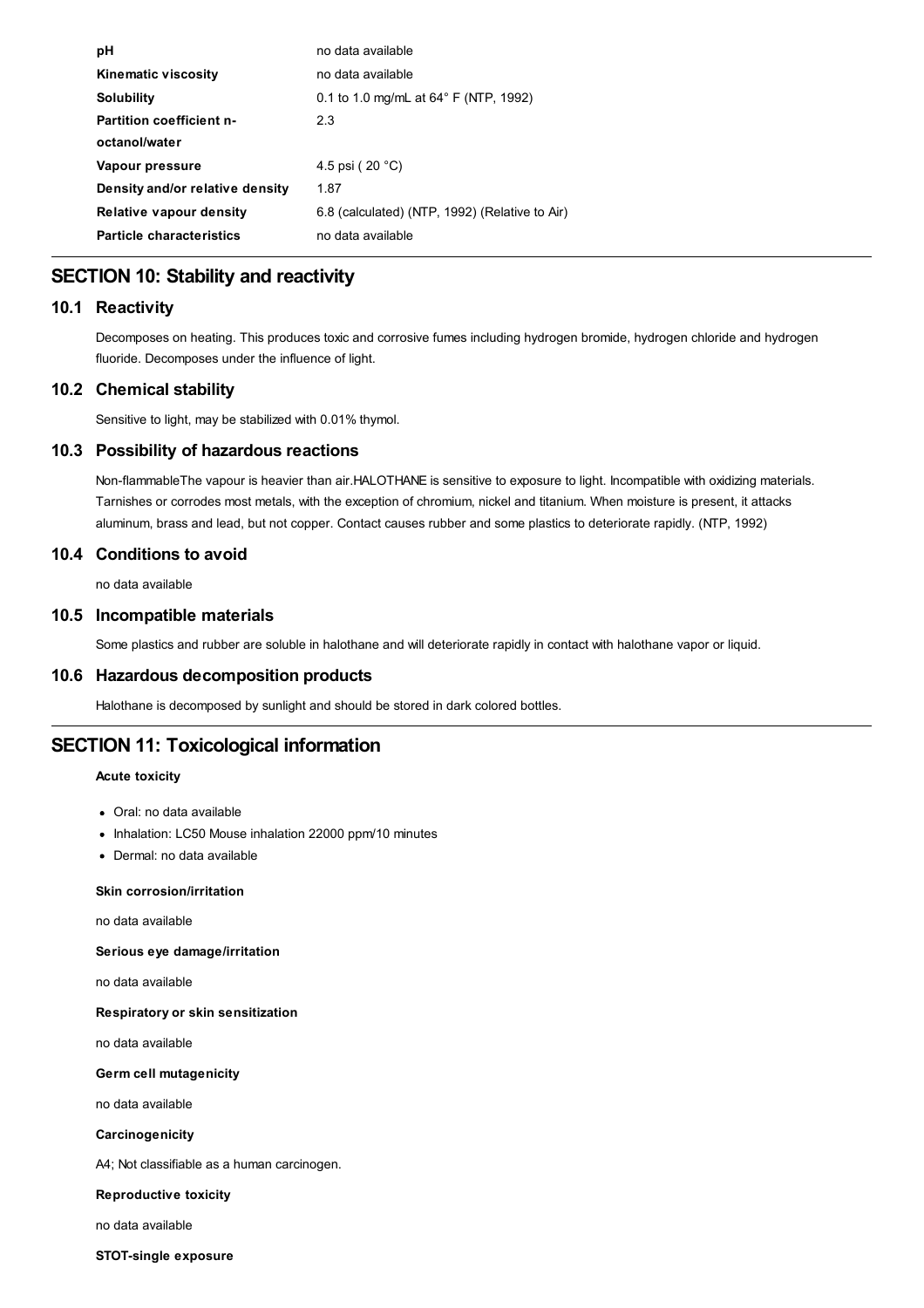The substance is irritating to the eyes. The substance may cause effects on the central nervous system and cardiovascular system. Exposure at high levels could cause unconsciousness.

#### **STOT-repeated exposure**

The substance defats the skin, which may cause dryness or cracking. The substance may have effects on the liver. This may result in liver impairment. Animal tests show that this substance possibly causes toxicity to human reproduction or development.

#### **Aspiration hazard**

A harmful contamination of the air can be reached very quickly on evaporation of this substance at 20°C.

# **SECTION 12: Ecological information**

# **12.1 Toxicity**

- Toxicity to fish: no data available
- Toxicity to daphnia and other aquatic invertebrates: no data available
- Toxicity to algae: no data available
- Toxicity to microorganisms: no data available

# **12.2 Persistence and degradability**

no data available

# **12.3 Bioaccumulative potential**

An estimated BCF of 12 was calculated for 2-bromo-2-chloro-1,1,1-trifluoroethane(SRC), using a measured log Kow of 2.3(1) and a regression-derived equation(2). According to a classification scheme(3), this BCF suggests the potential for bioconcentration in aquatic organisms is low(SRC).

# **12.4 Mobility in soil**

The Koc of 2-bromo-2-chloro-1,1,1-trifluoroethane is estimated as 425(SRC), using a measured log Kow of 2.3(1) and a regression-derived equation(2). According to a classification scheme(3), this estimated Koc value suggests that 2-bromo-2 chloro-1,1,1-trifluoroethane is expected to have moderate mobility in soil(SRC).

# **12.5 Other adverse effects**

no data available

# **SECTION 13: Disposal considerations**

# **13.1 Disposal methods**

#### **Product**

The material can be disposed of by removal to a licensed chemical destruction plant or by controlled incineration with flue gas scrubbing. Do not contaminate water, foodstuffs, feed or seed by storage or disposal. Do not discharge to sewer systems.

#### **Contaminated packaging**

Containers can be triply rinsed (or equivalent) and offered for recycling or reconditioning. Alternatively, the packaging can be punctured to make it unusable for other purposes and then be disposed of in a sanitary landfill. Controlled incineration with flue gas scrubbing is possible for combustible packaging materials.

# **SECTION 14: Transport information**

# **14.1 UN Number**

| ADR/RID: no data available      | IMDG: no data available | IATA: no data available |
|---------------------------------|-------------------------|-------------------------|
| 14.2 UN Proper Shipping Name    |                         |                         |
| ADR/RID: no data available      | IMDG: no data available | IATA: no data available |
| 14.3 Transport hazard class(es) |                         |                         |
| ADR/RID: no data available      | IMDG: no data available | IATA: no data available |
|                                 |                         |                         |

**14.4 Packing group, if applicable**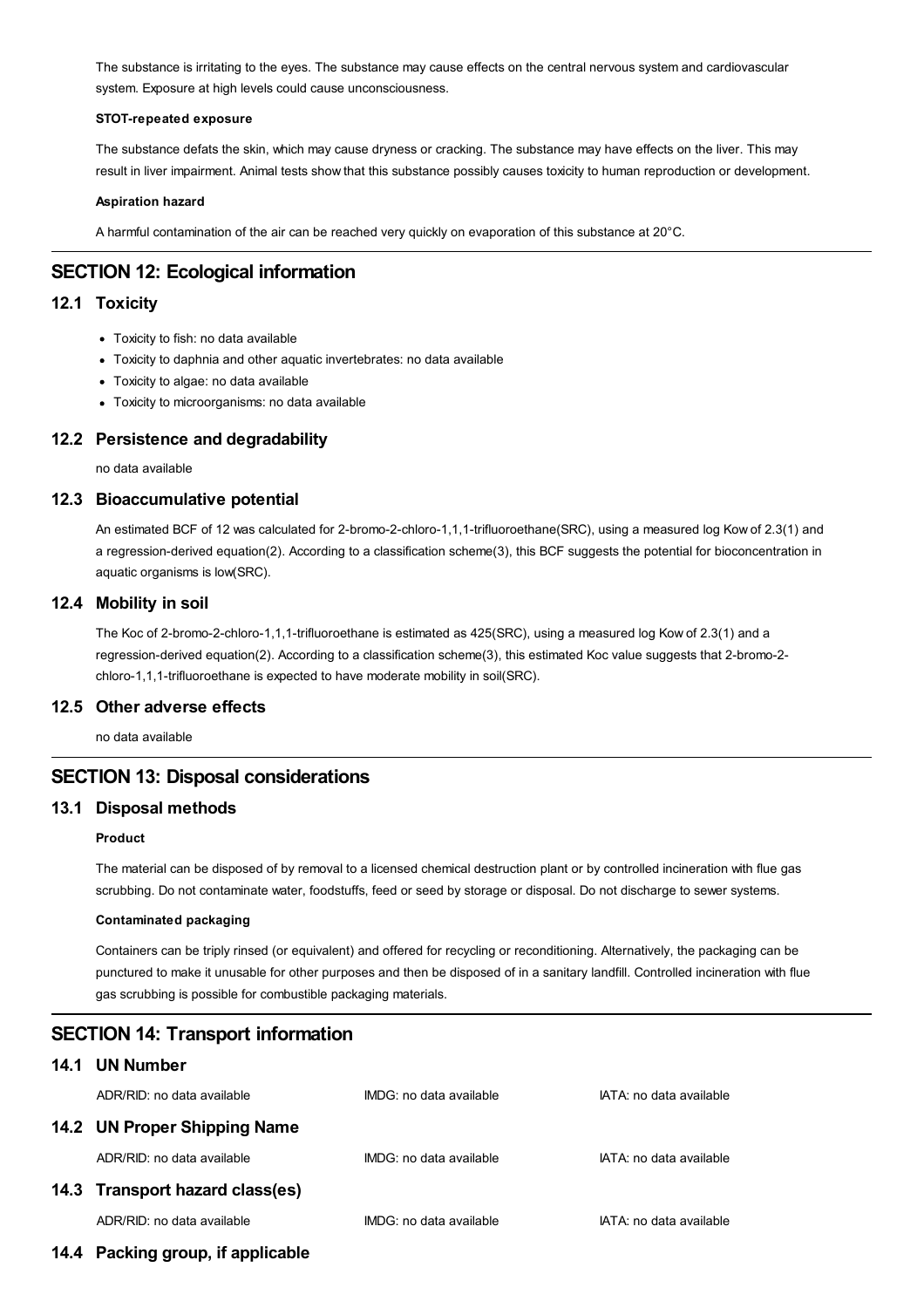# **14.5 Environmental hazards**

ADR/RID: No IMDG: No IATA: No

# **14.6 Special precautions for user**

no data available

# **14.7 Transport in bulk according to IMO instruments**

no data available

# **SECTION 15: Regulatory information**

# **15.1 Safety, health and environmental regulations specific for the product in question**

| <b>Chemical name</b>                                                            | Common names and synonyms                                                     | <b>CAS number</b> | <b>EC</b> number |
|---------------------------------------------------------------------------------|-------------------------------------------------------------------------------|-------------------|------------------|
| Halothane                                                                       | Halothane                                                                     |                   | 205-796-5        |
|                                                                                 | <b>European Inventory of Existing Commercial Chemical Substances (EINECS)</b> |                   | Listed.          |
| <b>EC Inventory</b>                                                             |                                                                               |                   | Listed.          |
| United States Toxic Substances Control Act (TSCA) Inventory                     |                                                                               |                   | Not Listed.      |
| China Catalog of Hazardous chemicals 2015                                       |                                                                               |                   | Not Listed.      |
| New Zealand Inventory of Chemicals (NZIoC)                                      |                                                                               |                   | Listed.          |
| <b>Philippines Inventory of Chemicals and Chemical Substances (PICCS)</b>       |                                                                               |                   | Not Listed.      |
| <b>Vietnam National Chemical Inventory</b>                                      |                                                                               |                   | Not Listed.      |
| <b>Chinese Chemical Inventory of Existing Chemical Substances (China IECSC)</b> |                                                                               |                   | Not Listed.      |
| Korea Existing Chemicals List (KECL)                                            |                                                                               |                   | Listed.          |

# **SECTION 16: Other information**

### **Information on revision**

| <b>Creation Date</b> | July 15, 2019 |
|----------------------|---------------|
| <b>Revision Date</b> | July 15, 2019 |

#### **Abbreviations and acronyms**

- CAS: Chemical Abstracts Service
- ADR: European Agreement concerning the International Carriage of Dangerous Goods by Road
- RID: Regulation concerning the International Carriage of Dangerous Goods by Rail
- IMDG: International Maritime Dangerous Goods
- IATA: International Air Transportation Association
- TWA: Time Weighted Average
- STEL: Short term exposure limit
- LC50: Lethal Concentration 50%
- LD50: Lethal Dose 50%
- EC50: Effective Concentration 50%

### **References**

- IPCS The International Chemical Safety Cards (ICSC), website: http://www.ilo.org/dyn/icsc/showcard.home
- HSDB Hazardous Substances Data Bank, website: https://toxnet.nlm.nih.gov/newtoxnet/hsdb.htm
- IARC International Agency for Research on Cancer, website: http://www.iarc.fr/
- eChemPortal The Global Portal to Information on Chemical Substances by OECD, website: http://www.echemportal.org/echemportal/index?pageID=0&request\_locale=en
- CAMEO Chemicals, website: http://cameochemicals.noaa.gov/search/simple
- ChemIDplus, website: http://chem.sis.nlm.nih.gov/chemidplus/chemidlite.jsp
- ERG Emergency Response Guidebook by U.S. Department of Transportation, website: http://www.phmsa.dot.gov/hazmat/library/erg
- Germany GESTIS-database on hazard substance, website: http://www.dguv.de/ifa/gestis/gestis-stoffdatenbank/index-2.jsp